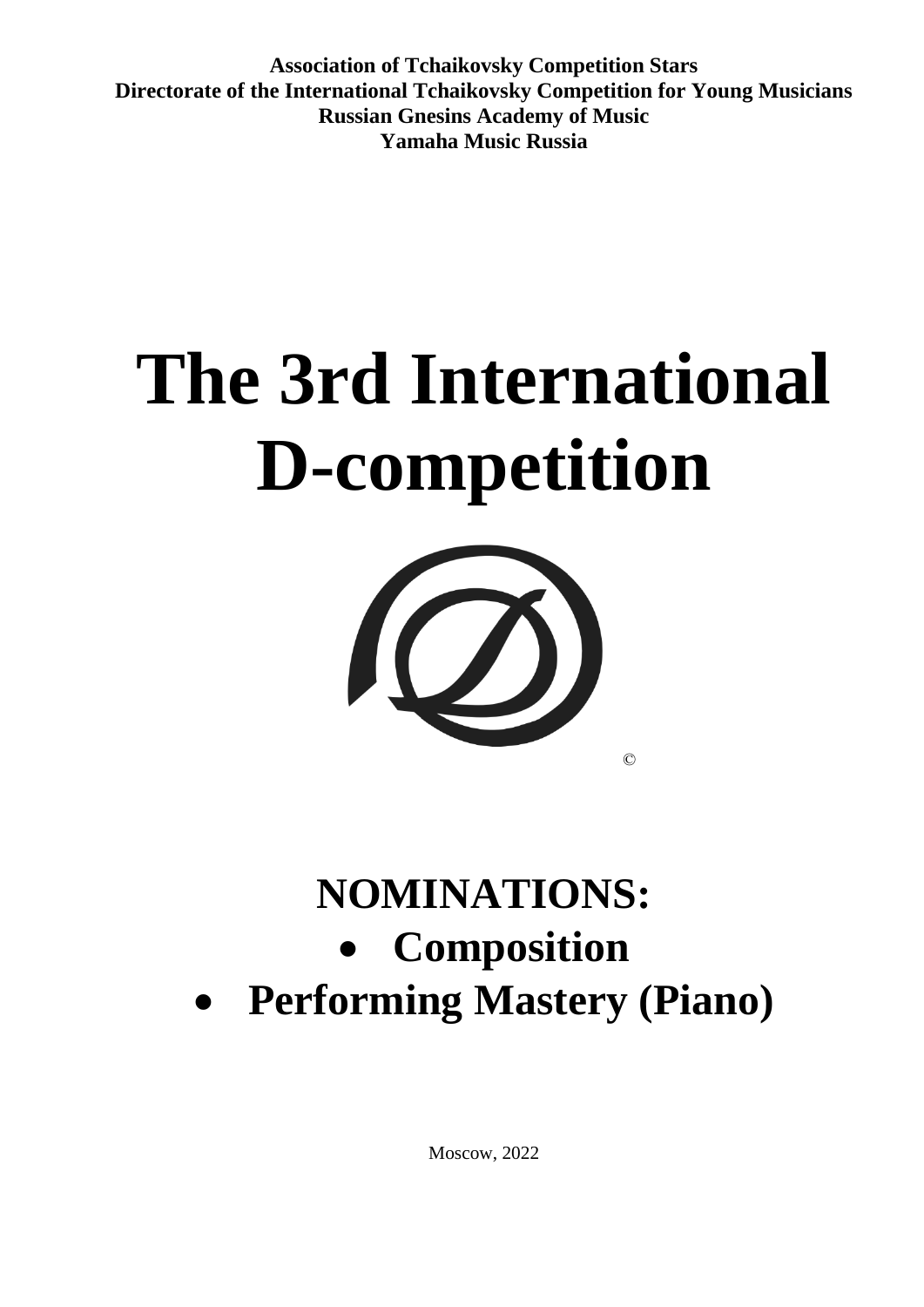### **Contents List**

|                                                                                                  | 5 |
|--------------------------------------------------------------------------------------------------|---|
| Annex I. Application for participation in the III International D-Competition                    |   |
| Annex II. Methodical recommendations for participants of the III International D-Competition     |   |
| Annex III. Methodical recommendations for compositors, who participate in the competition in the |   |
|                                                                                                  |   |

Annex I. Application for participation in the III International D-Competition (Performing Mastery. Piano) …….…………………...............................................................................................……… 15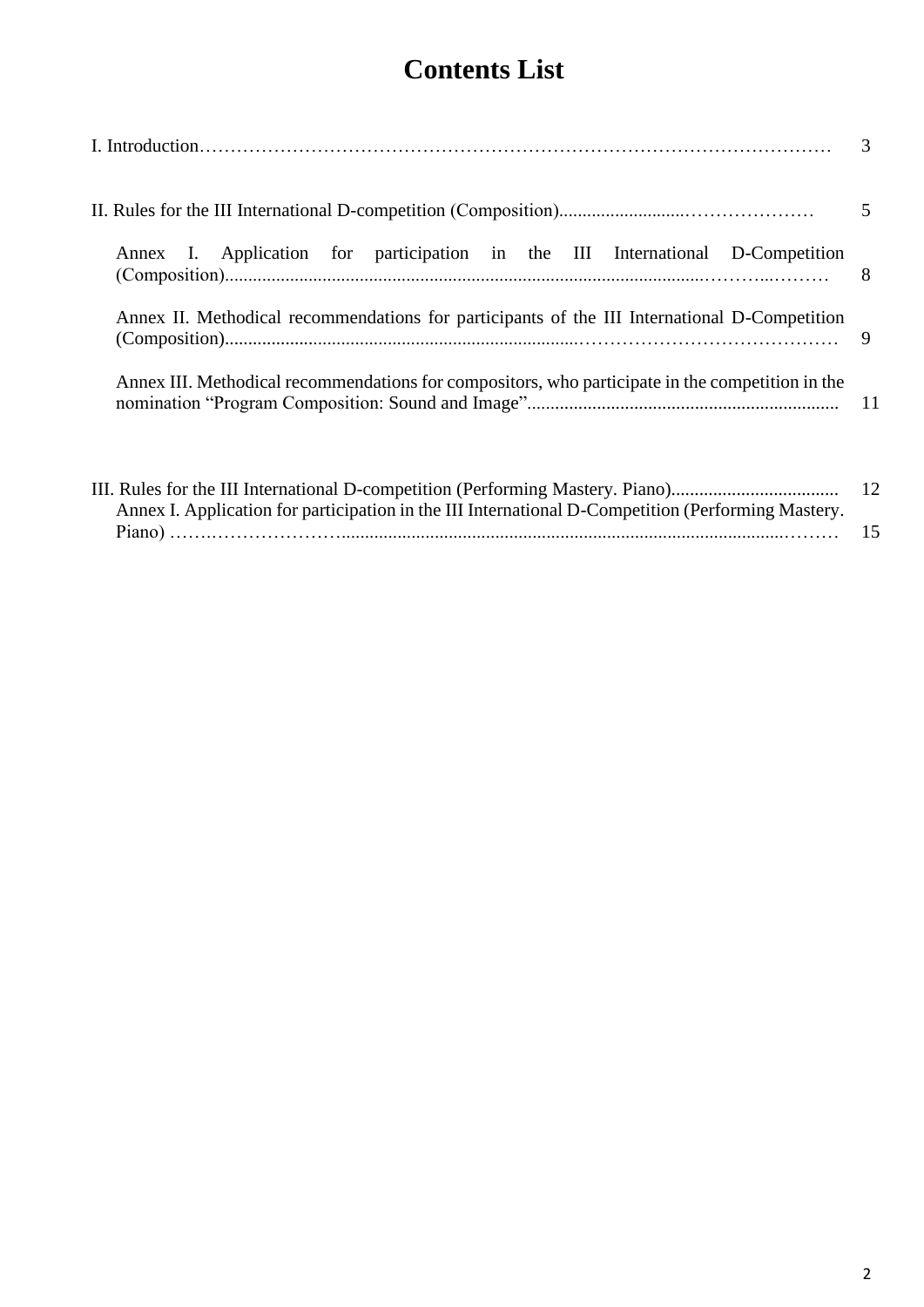#### **I. INTRODUCTION**

**"D-competition"** is an international competition established by the Association of Tchaikovsky Competition Stars and the Directorate of the International Tchaikovsky Competition for Young Musicians. The Competition is held using the innovative keyboard instrument Disklavier<sup>1</sup> and is the only competition in the world that includes live broadcasts of performances. The Competition is held in the following **nominations**: "Composition" and "Performing Mastery (Piano)".

**The aim of "D-competition"** is to attract the attention of composers and pianists to innovative developments in the field of music and to their use in creative and educational processes.

#### **Competition Objectives:**

- to provide performers from different regions of Russia and other countries with the opportunity to participate in a remote competition using innovative technologies (Disklavier produced by Yamaha) that give an opportunity to conduct auditions in real time without sound distortion,

- to make a wide number of musicians acquainted with the innovative instrument Disklavier for its practical application,

- to create new unique opportunities for composers using Disklavier,

- to popularize using of Disklavier for distant competitive, concert and educational programs.

#### **ORGANIZERS OF THE COMPETITION:**

• **Association of Tchaikovsky Competition Stars** is an authoritative non-profit creative organization, which, in collaboration with partners, has accumulated unique experience in using Disklavier to conduct distance learning programs, concerts (including concerts at large stages), auditions, and to create a library of recordings of both leading and young pianists from different countries. The Association is an exclusive partner of the Moscow State Conservatory and the Gnesins Russian Academy of Music on the project "Distant Music Education". The project of the Association "Disklavier is an Instrument of the 21st Century" was awarded by the Grant of the President of the Russian Federation to support creative projects of national importance in the field of culture and art.

• **Directorate of the International Tchaikovsky Competition for Young Musicians** is an organization that has extensive experience in conducting competitions, including the world-famous International Tchaikovsky Competition for Young Musicians, as well as the Global Tchaikovsky Online Competition.

#### **COMPETITION REGULAR PARTNERS:**

• **Gnesins Russian Academy of Music (Moscow, Russia)** is the leading musical educational institution in Russia. The complex of educational institutions was founded by the Gnessin sisters in 1895 and now consists of a school, a college and an academy. A distinctive feature of the academy is that, along with classical music education, the academy develops folk music and modern trends (pop music, jazz). Plenty of outstanding performers, conductors, professors, art managers have graduated from the academy. Musicians come to study at the academy not only from all over Russia, but also from many countries of the world. The academy is one of the first Russian educational institutions that, together with the Association, began to use modern technologies (including Disklavier) in the educational process.

• **Yamaha Corporation** was founded in Japan in 1887 and over the years has grown into the world's largest manufacturer of all kinds of musical instruments, and has also become a leading manufacturer of audio / video products, semiconductors and other products related to computers, sporting goods, household appliances, special alloys, tools and industrial robots. Today Yamaha has 75 branches and 6 subsidiaries around the world in addition to a significant number of companies in Japan. The Russian office of the company (Yamaha Music Russia) since its opening has been a partner of the Association in various creative projects, including projects with the application of the innovative musical instrument Disklavier and the International Tchaikovsky Competition for Young Musicians.

#### **COMPETITION PARTNERS**

• **Moscow State Tchaikovsky Conservatory (Moscow, Russia)** was founded in 1866 on the initiative of the Russian virtuoso pianist and conductor Nikolai Rubinstein, and Pyotr Tchaikovsky became one of the first professors. In many ways, the system of Russian professional music education was formed in the Moscow Conservatory. During all the years of the existence of the conservatory, the best professors have been working there, and among its graduates there are many outstanding musicians. The Moscow Conservatory is rightfully ranked among the best musical educational institutions in the world. In recent years, the educational institution has

<sup>1</sup> **Disklavier** (Germ. "Disk" + "Klavier") is a brand of innovative grand pianos produced by Yamaha that allows to record and acoustically reproduce (live sound) compositions, as well as to broadcast piano music in form of a concert or educational program (remote master classes) in the real-time mode using the Internet connection of two or more Disklaviers in combination with video broadcasting.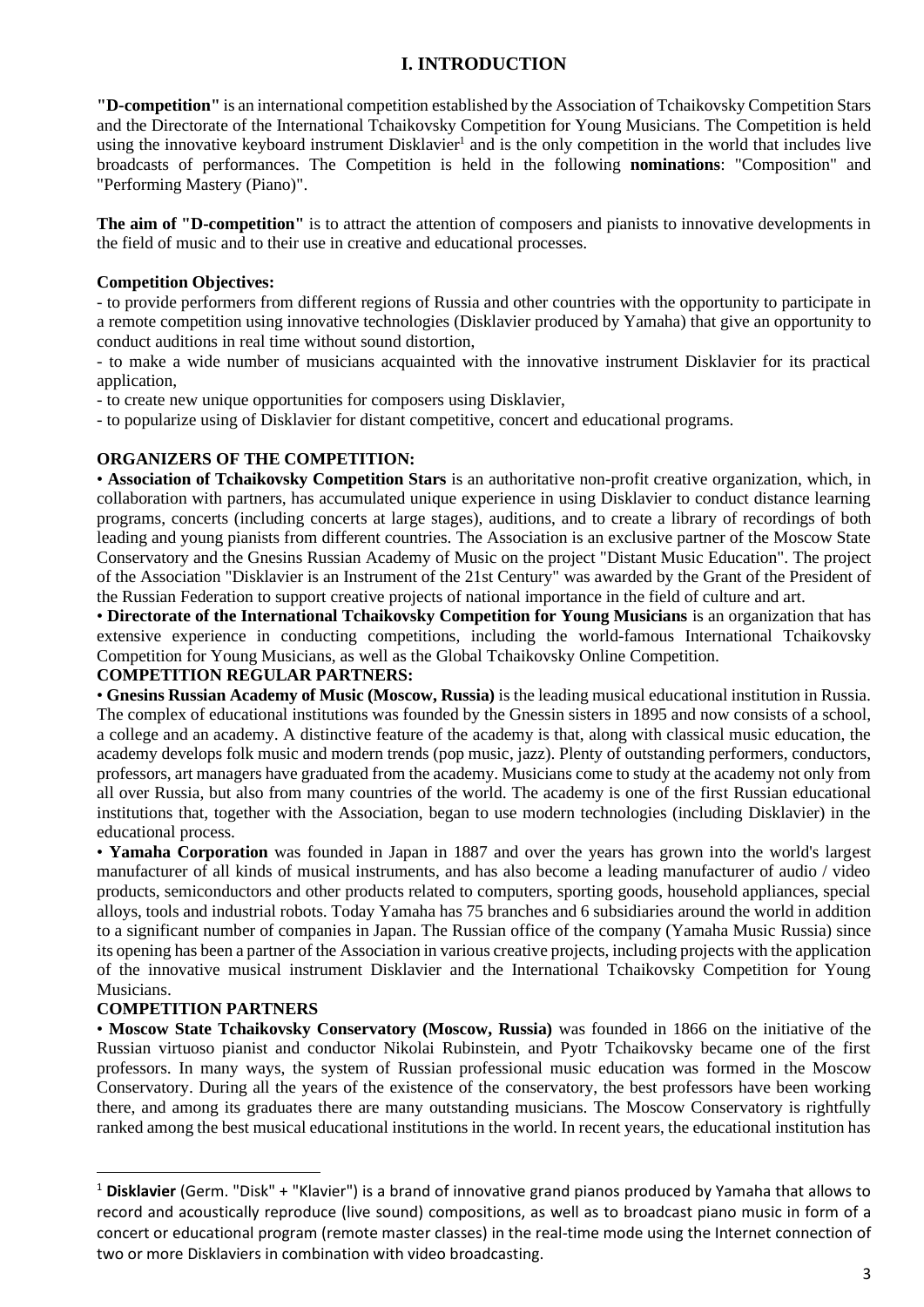been paying a lot of attention to innovative educational methods, the professors of the conservatory have extensive experience in conducting distance lessons.

• **Perm State Institute of Culture (Perm, Russia)** was founded in 1975. Today, it has more than 30 educational programs and covers the full range of specialties of professional musical art. The institute has international agreements with universities, cultural institutions and creative centers from many countries of the world. The institute annually hosts international and national conferences, open lectures and "round tables"; annually, more than 200 creative events are held in the institute. The institute is a permanent partner of the Association on the project "Distance Music Education".

• **Far Eastern State Institute of Arts (Vladivostok, Russia)** is one of the largest Russian educational institution, which was founded in 1962 in Vladivostok and became the first university in Russia that combines three types of art - music, theater and painting. The institute is a scientific center of the Far East in the field of art history and conducts scientific researches in the spheres of culture, history and theory of musical art. The institute has a symphony orchestra, an academic choir, an orchestra of Russian folk instruments, an opera studio, various chamber ensembles, student theater groups, and art workshops. The institute became the first partner of the Association for the implementation of distance music education programs.

• **Kenel Children's Music School № 1 (Abakan, Russia)** was founded in 1942, during the Second World War. It is named after Alexander Kenel who made a decisive contribution to the formation of a professional musical environment in one of the regions of Russia - Khakassia. Alexander Kenel was among the first teachers of the school. Today, about 500 children receive music education at the school. The creative approach of the management and the team to the organization of the process allowed the educational institution to become the first school participating in the project of distance music education.

• **Seoul Cyber University (Seoul, Korea)** is the largest university in the world specializing in distance education methods, including music educational disciplines. The university aims to expand lifelong learning opportunities for all people, regardless of age or geographic location. The university is the main partner of the Association on the projects "Distance Music Education" and "The International Tchaikovsky Online Competition".

• **Kazakh National University of Arts (Nur-Sultan, Kazakhstan)** is an educational institution in the capital of Kazakhstan, Nur-Sultan, which in 2019 took the 1st place among the best universities of art in Kazakhstan. The Association and the university have a cooperation agreement. In 2017, the university was a co-organizer of the X International Tchaikovsky Competition for Young Musicians, which was held in the capital of Kazakhstan. Since 2020, a technical connection has been established between the university and the Association for conducting remote master classes.

• **Kurashiki Sakuyo University (Kurashiki, Japan)** is the education institution in Japan in Okayama Prefecture. The history of the university dates back to 1930, when the school was founded, then it was transformed into a college, and then into a university. The university is a partner of the Association since 2000. It conducts classes according to the curriculum of the Moscow State Tchaikovsky Conservatory, specializing in Piano. Since 2020, the university, with the methodological and technical support of the Association, has been conducting distance master classes with Disklavier.

• **ESC (Kurashiki, Japan)** is a non-profit organization specialized in support for international cultural exchanges between Japan and the CIS countries. In cooperation with the Association, ESC held the International Tchaikovsky Competition for Young Musicians in 1995 and 2004, and for many years has also been organizing educational projects aimed at disseminating Russian methods of music education in Japan and teaching students the Russian language. ESC is the main partner of Kurashiki Sakuyo University and the Association for the organization of the educational process in accordance with the methodological recommendations of the Moscow State Tchaikovsky Conservatory.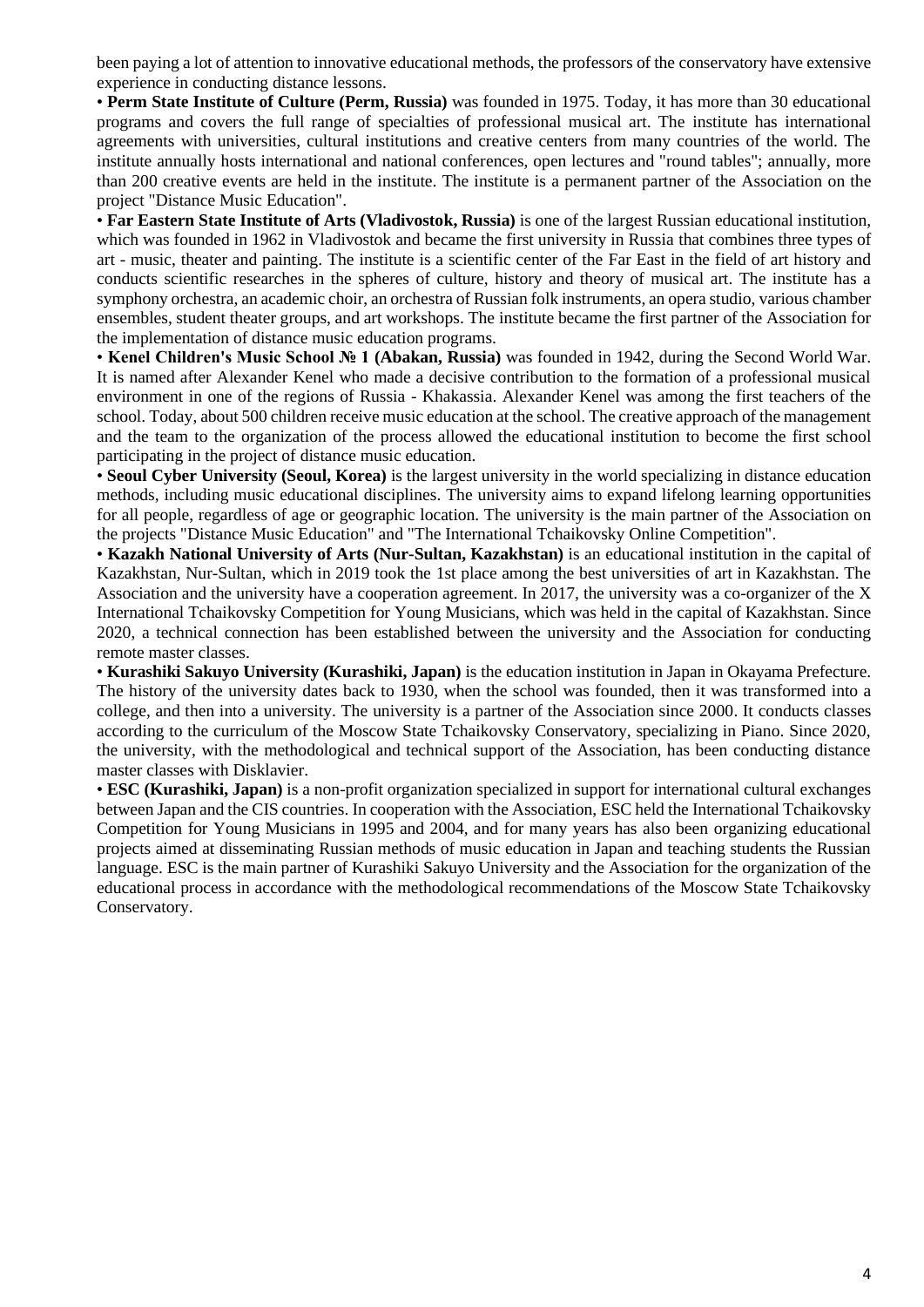#### **II. Regulations of The 3rd International D-competition in the nomination "Composition"**

1.1. Competition is open for musicians from any country of the following age groups:

- Group  $I up$  to 12 years old (inclusive)
- Group  $II$  from 13 to 17 years old (inclusive)
- Group III from 18 years old

#### **1. APPLICATION PROCESS**

A musician who decides to participate in the competition must send the following materials to disklavier@atcs.pro by March 5, 2022:

1. Application (.doc, Annex I);

- 2. Color photo 1000 x 1000 (jpeg);
- 3. Composition (midi or cpr);
- 4. Signed Consent with all the Rules of the competition.

Registration fee: - For Russian participants Group I - RUB 500 Group II - 1500 rubles. Group III - 2000 rubles.

- For foreign participants Group I - 30 EUR II group - 50 EUR III group - 70 EUR

Funds must be sent to the following bank accounts marked "Competition": "Directorate of the International Tchaikovsky Competition for Young Musicians" LLC (ООО «ДМКЧ») Address: Arbat Street 35, office 246, Moscow, 119002 USD transit account: 40702840438001002905 SWIFT: SABRRUMM Beneficiary Bank: SBERBANK ROSSII – Moscow Corr. Acc. 30101810400000000225 Taxpayer Identification Number (INN): 7703226566 Tax Registration Reason Code (KPP): 770301001 Bank address: Russian Federation, Moscow, Vavilov str.13

#### **2. REQUIREMENTS FOR COMPOSITIONS**

1. The participant must submit original compositions with the maximum use of the technical capabilities of the Disklavier (see Annex II).

2. Participants in age groups II and III can submit compositions in two categories:

• free composition for Disklavier;

- "Program Composition: Sound and Image" (see Annex III).
- 3. Duration of compositions:
- Group I up to 4 minutes;
- Group II up to 5 minutes;
- III group up to 6 minutes (each).

4. If the file format with the composition presented by the participant is not reproduced by the Disklavier, the Organizing Committee of the competition may not allow the composer to participate in the competition.

#### 3. **REGULATIONS**

1. The competition is held in two rounds:

The first round is held during the period indicated on the http://d-competition.com/ by listening to compositions via the Disklavier.

The second round, the final, is held in the form of a public listening to the compositions on Disklavier in the concert hall of the Russian Gnesins Academy of Music.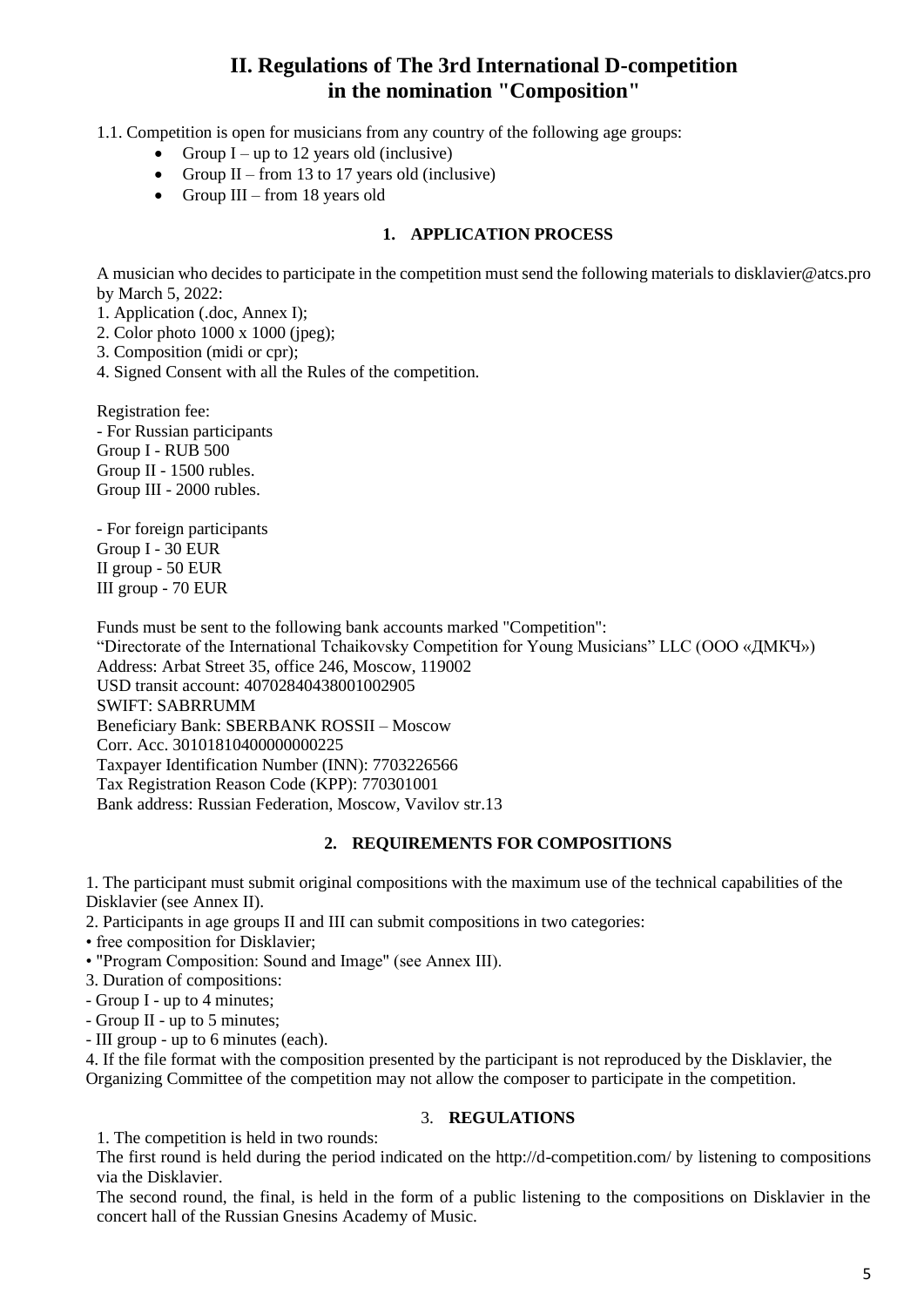2. Finalists are invited \* to attend the audition in person. After the end of the audition, the jury determines the laureates of the competition and holds a solemn rewarding of the laureates.

3. No more than 6 people in each group are allowed to participate in the final. The results of listening to the tours will be published on the official website http://d-competition.com/

4. The organizing committee ensures the anonymity of the sent compositions. For these purposes, participants submit their compositions under the motto (word or phrase).

\* All expenses for travel to Moscow, accommodation and meals are at the expense of the finalists.

#### **4. JURY AND EVALUATION PROCESS**

1. The jury includes famous composers, teachers, artists.

2. Evaluation of the presented compositions will be carried out according to the following criteria:

- The degree of use of the technical capabilities of the Disklavier (techniques available when composing for the Disklavier, see Annex II and the video of the lecture on the website (http://d-competition.com/)

- Originality and artistic value of the work

- The accuracy of the coincidence of the musical concept and the video sequence for the program composition on the chosen topic (for the category "Program composition: Sound and Image", see Annex III).

3. The decision of the jury is final and not subject to appeal.

#### **5. AWARDS**

1. All participants of the competition will receive a certificate "Participant of the Competition"

2. Participants in the final will receive a diploma "Competition Laureate" or "Competition Diploma Winner"

3. Winners of the 1st, 2nd and 3rd prizes will receive a monetary reward. For performers from Russia and the CIS countries:

• I group. Prize fund - 15,000 rubles

• II group. Prize fund - 30,000 rubles

• III group. Prize fund - 50,000 rubles

For performers from other countries, the prize fund is formed by the partners of the competition.

4. The jury has the right to award the Grand Prix of the competition in the amount of 30,000 rubles to the Russian finalists who presented the composition in the section "Program Composition: Sound and Image".

5. The monetary reward for foreign participants in the final is established by foreign partners of the competition (Seoul Cyber University (Korea), ESC (Japan)), information about it will be posted on the official website of the competition http://d-competition.com/.

6. The teachers of the finalists, as well as the teachers of the participants marked by the decision of the jury, receive letters of thanks and special diplomas.

7. Yamaha Music Russia and members of the jury may institute their own prizes and awards.

8. The jury of the competition has the right not to award any prizes or divide them between the participants in the final.

#### **6. ADDITIONAL OPPORTUNITIES FOR THE PARTICIPANTS**

1. When creating compositions, the participant of the competition can use methodological recommendations (see Appendix II).

2. The participant of the competition has the opportunity to consult about the functionality of Disklavier, the peculiarities of creating compositions for this instrument, as well as the procedure for holding the competition via telephone and Internet communications. For consultation, please write to disklavier@atcs.pro.

3. It is possible to work independently with Disklavier at the following addresses:

#### *Moscow*

*• Association of Tchaikovsky Competition Stars*

Russia, Moscow, st. Arbat, 35, office 246, tel. +7 (903) 547-73-74 (Natalia Korshunova), +7 (985) 161-33-25 (Svyatoslav Ovodov)[, disklavier@atcs.pro](mailto:disklavier@atcs.pro)

*• Russian Gnesins Academy of Music*

Russia, Moscow, st. Povarskaya, 30-36 st. 1, tel. +7 (925) 565-78-16 (Andrey Mikita)

#### *• Yamaha Artistic Center*

Russia, Moscow, Leontievsky per., 11, tel. +7 (495) 636-13-70,

yasm-rus@music.yamaha.com (Daria Bezverkhaya)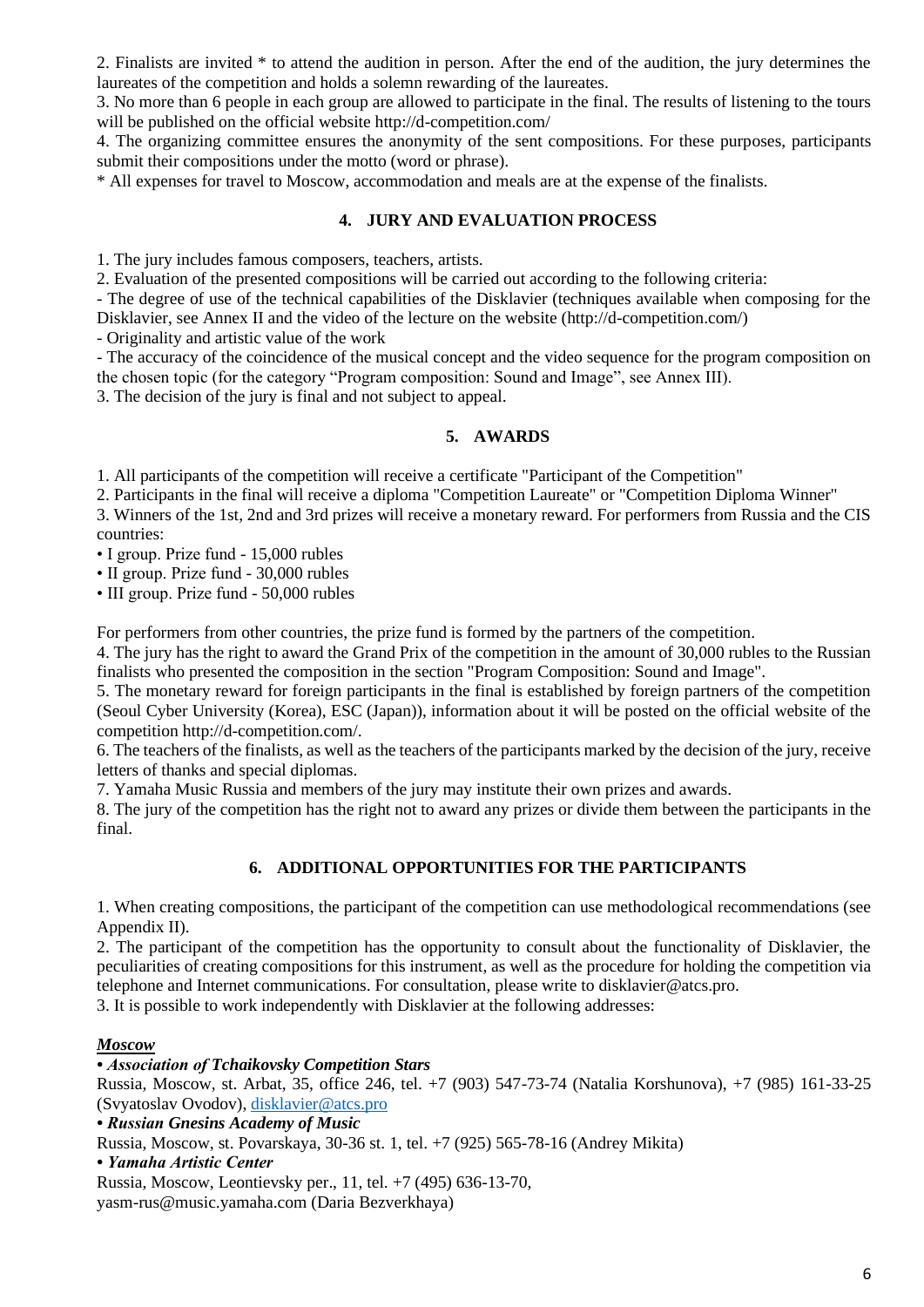#### *Perm*

#### *• Perm State Institute of Culture*

Russia, Perm, st. Newspapers Zvezda, 18, tel. +7 (342) 212-76-00, +7 (963) 012-63-72 (Alexey Taran)

#### *Vladivostok*

#### *• Far Eastern State Institute of Arts*

Russia, Vladivostok, st. Peter the Great, 3 "A" tel. +7(914)700-7007, white-scorpion@mail.ru (Natalia Isaeva)

#### *Abakan*

#### *• Children's Music School No. 1 named after A.A. Kenel*

Russia, Abakan, prosp. Lenin, 41, tel. +7 (3902) 20-22-80, kenelschool@yandex.ru (Gennady Lashkin) The Republic of Korea

#### *• Seoul Cyber University*

Korea, (01133) 60, Solmae-ro 49-gil, Gangbuk-gu, Seoul, + 82-2-944-5000, youngassa@gmail.com (Professor Soyoung Yoon)

#### *Kazakhstan*

#### *• Kazakh National University of Arts* Kazakhstan, ave. Tauelsyzdyk, 50, Nur-Sultan, tel. +7 707 399 99 18 dlt@kaznui.kz (Erkebulan Rakhimov)

#### **6. GENERAL PROVISIONS**

1. Changes to the Competition Rules can be made only by the decision of the Competition Directorate.

2. The compositions sent by the participants of the competition can be included in the library of records of the Association of Tchaikovsky Competition Stars and the Yamaha Corporation.

3. The Directorate of the Competition has exclusive rights

- for all types of broadcasts and public performances of compositions sent by the participants of the competition;
- for broadcasting, storing, publishing and distributing photo, audio and video materials made during the final of the competition in the "Composition" nomination;
- to use the full name, creative biography facts, photos of the participant in any printed, audio and video materials about the competition.

4. The rights specified in clause 3 are transferred to the Competition Directorate by the participants and members of the competition jury free of charge and indefinitely, for use for any purpose, including advertising, and apply to all countries and may be transferred to third parties.

5. Participation in the competition means consent to the processing of the participant's personal data by the Competition Directorate.

6. Participation in the competition means the musician's full consent to the Competition Rules (if he is a minor, the consent of his parents or legal representatives).

7. Contestants must comply with International Copyright Law.

8. All expenses for participation in the competition are paid by the musicians themselves.

#### **7. CONTACT INFORMATION**

7.1. Competition Directorate:

#### **The Association of Tchaikovsky Competition Stars**

Address: office 246, 35, Arbat st., Moscow, Russia E-mail: [disklavier@atcs.pro](mailto:disklavier@atcs.pro)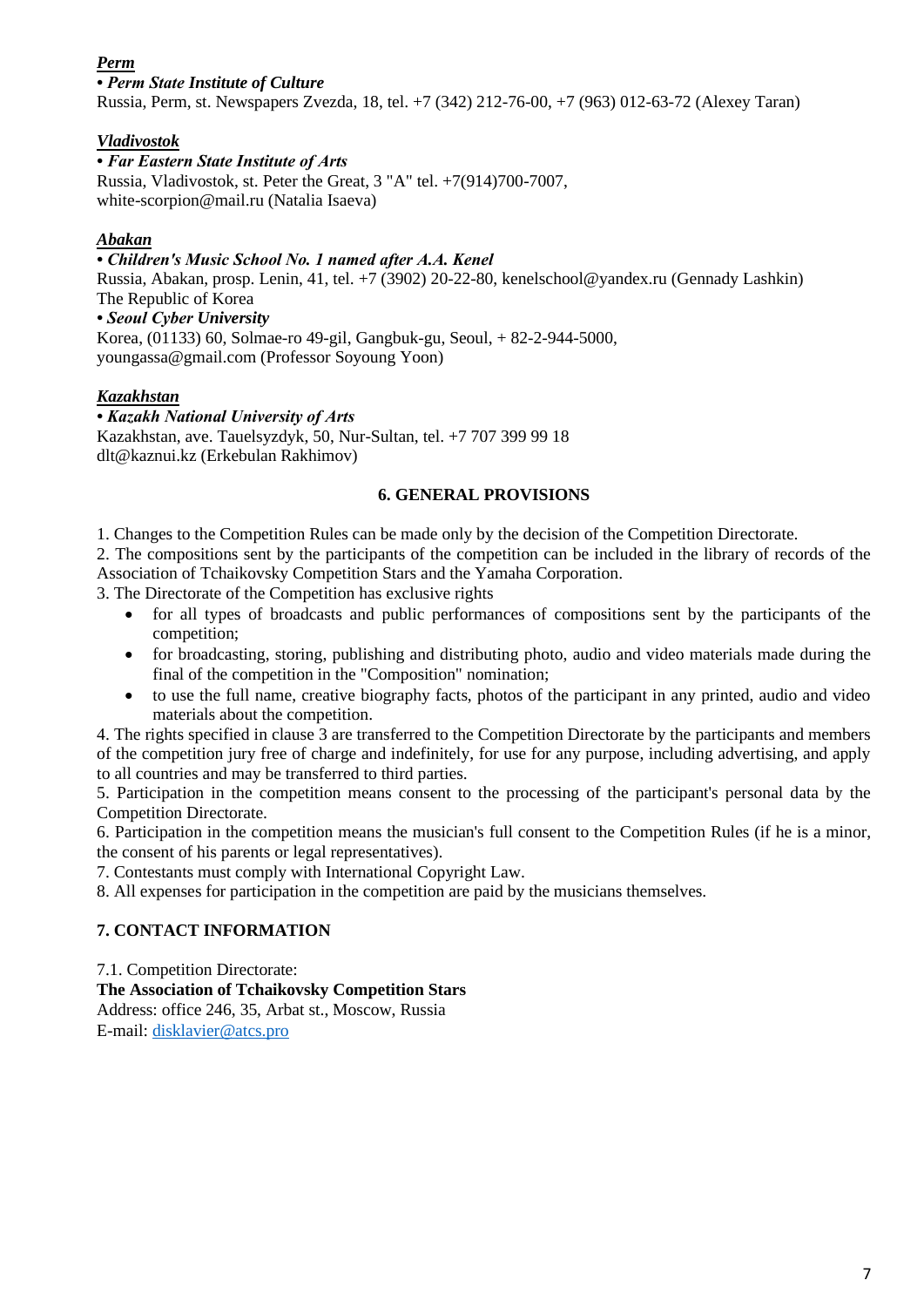#### Annex I

#### **Application for participation in the III International D-competition Composition 2022**

All fields are required

| <b>Full name</b>                                                                                 |  |
|--------------------------------------------------------------------------------------------------|--|
| <b>Motto</b>                                                                                     |  |
| (word or phrase)                                                                                 |  |
| <b>Duration of the work</b>                                                                      |  |
| (min, sec)                                                                                       |  |
| Participation in the category "Program                                                           |  |
| composition: Sound and Image"                                                                    |  |
| Theme                                                                                            |  |
| Citizenship                                                                                      |  |
| Participant's age category                                                                       |  |
| Group I: up to 12 years old                                                                      |  |
| Group II: from 13 to 17 years old inclusive<br>Group III: from 18 years old without restrictions |  |
| Participant's age category (I, II, III)                                                          |  |
|                                                                                                  |  |
| Date of Birth                                                                                    |  |
| (dd/mm/yyyy)                                                                                     |  |
| <b>Music education</b>                                                                           |  |
|                                                                                                  |  |
| 1) Educational institution, specialty, class / course or                                         |  |
| year of graduation (in case of self-study, indicate                                              |  |
| "independently")                                                                                 |  |
| 2) Teacher's full name                                                                           |  |
| <b>Occupation</b> (optional)                                                                     |  |
| <b>Creative biography</b>                                                                        |  |
| (up to 1000 characters)                                                                          |  |
| Postal address with zip code                                                                     |  |
| <b>Phone number</b>                                                                              |  |
| E-mail                                                                                           |  |
| Social networks, website (if any)                                                                |  |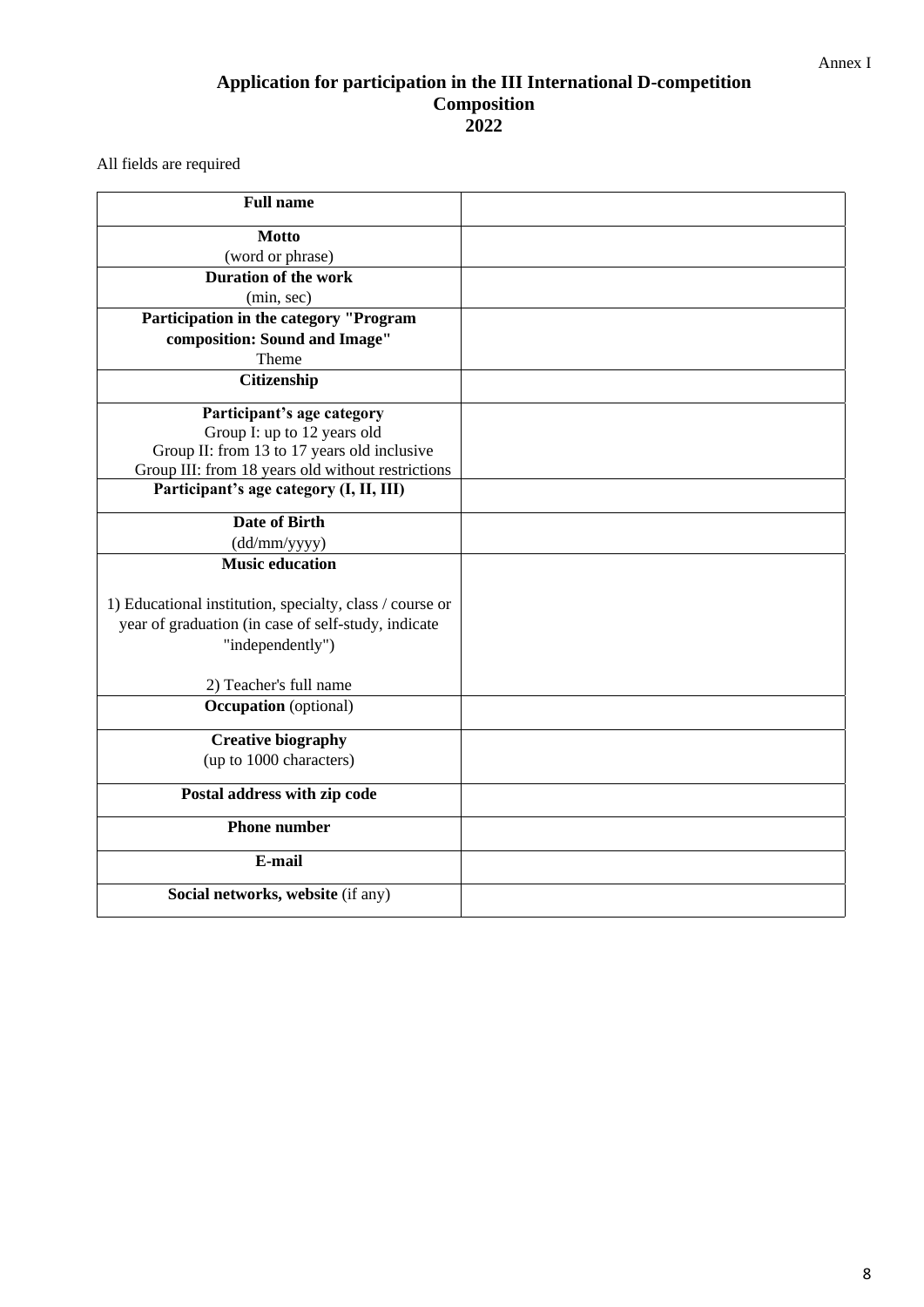#### **Methodical recommendations for participants of the "D-competition" in the nomination "Composition"**

In order to achieve good results in the "D-competition" in the nomination "Composition", it is important to take into consideration the following practical recommendations. And also the lecture of the chairman of the jury in the nomination "Composition" Andrey Mikita about the creation of works on Disklavier is placed on the website [www.d-competition.com.](http://www.d-competition.com/)

#### **TECHNIQUES AVAILABLE WHEN COMPOSING MUSIC FOR DISKLAVIER**

- Playback of the musical material in different tempos at the same time.
- Combination of the strokes and dynamic nuances difficult for a pianist to perform.
- Combination of the techniques which are difficult or even impossible for a pianist to realize during the live performance, such as very quiet sound during a very fast playing.
- The texture, pace, and pressure are limited only by the mechanical capabilities of the acoustic grand piano (the pressed key cannot be used simultaneously in another voice).
- Sound of lift-return of the keys.

#### **LIMITS WHEN COMPOSING MUSIC FOR DISKLAVIER**

- Participants who created a composition without working with Disklavier are advised to listen to the final file on the Disklavier and, if necessary, to edit it. Composers who do not have access to the Disklavier also can take part in the Competition, however, when recording competitive compositions, it should be borne in mind that the sound of a midi score through synthetic tones can differ significantly in volume from the real sound of the Disklavier (as a rule, the Disklavier sounds much louder). In this regard, the recommended limit of sound power is velocity no more than 110.
- Disklavier models provided for the Competition do not support the functions of holding the chord taken on the keyboard for more than 30 seconds.
- Since Disklavier is an acoustic instrument, it must be taken into account that it takes time to operate the reverse key mechanism. The faster the pace, the bigger should be the gap between midi events on one note.

#### **SEQUENCE OF STEPS WHEN RECORDING COMPOSITIONS FOR DISKLAVIER**

#### **Step 1. Creating a composition in sequencer (with using of the Disklavier or without it).**

The composition is created using a sequencer program: Steinberg Cubase, Logic, Pro tools, Sonar, etc. Entering of the music information into the sequencer can be done in three ways:

- a. From a music editor program (in midi format).
- b. Directly in the sequencer program.
- c. From the Disklavier keyboard (in this case, you must first make Steps 2-4).

Special comments:

- For the convenience of working in the sequencer, it is recommended to separate the layers of musical tissue into separate tracks, while on all tracks you must assign an output to the first channel.
- When using the Disklavier keyboard to enter music information into a sequencer in order to avoid conflicts of the pedal recorded on different tracks, it is preferable to take the pedal part to a separate track.
- When using the Disklavier keyboard, it should also be borne in mind that most sequencers work with the standard midi (128 levels of velocity), and the Disklavier works with the extended midi (1024 levels of velocity). When rounding data with a sequencer program, minimal level adjustments are possible.

#### **Step 2. Connecting of the Disklavier and computer**.

To record music from the Disklavier keyboard or to reproduce via the Disklavier a previously created file, it is needed to connect the computer (on which the sequencer program is installed) and the Disklavier using the usbmidi adapter: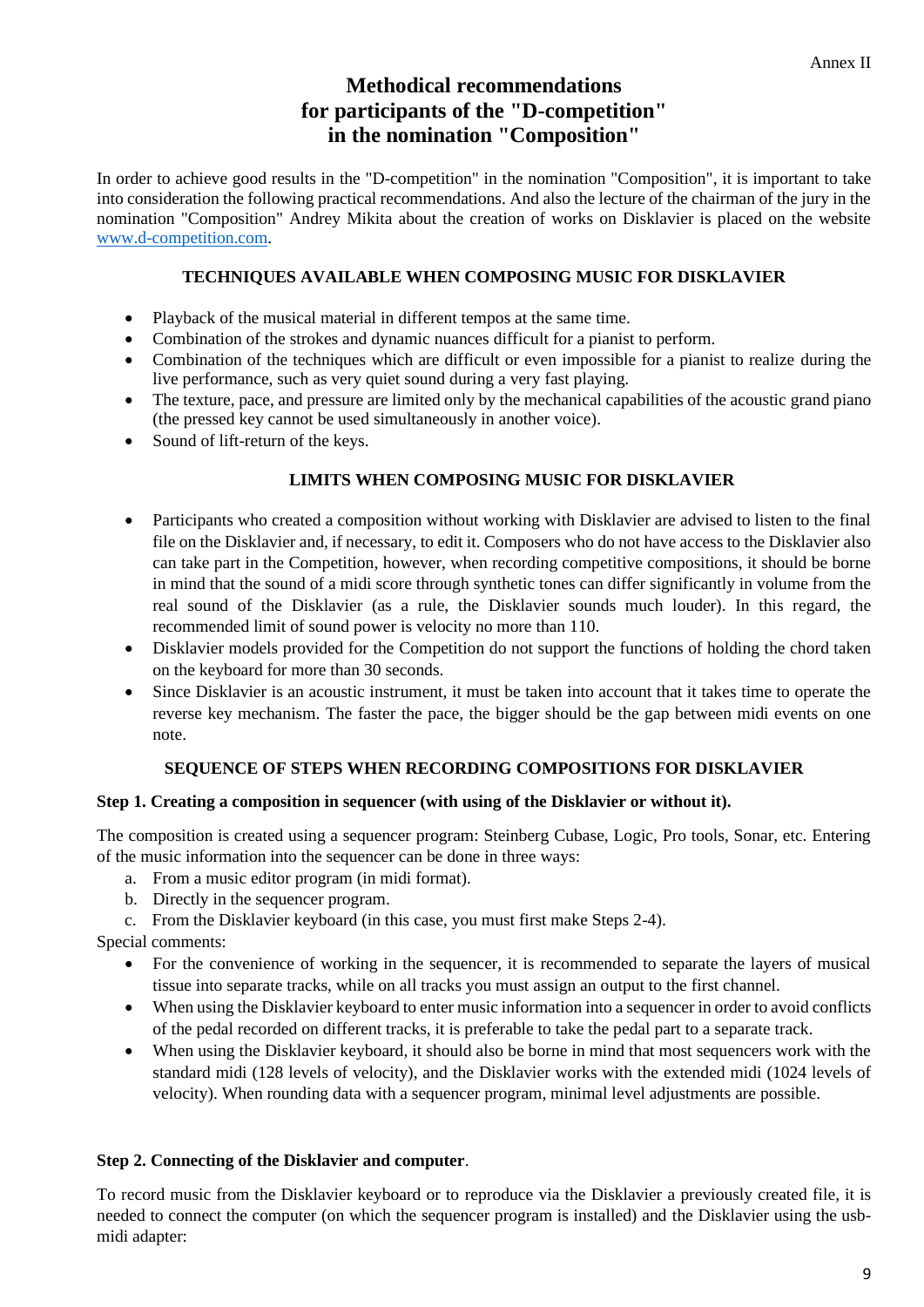

Midi-connectors are inserted into the corresponding sockets of the Disklavier, and the usb-connector is connected to the computer.

WARNING: Using a USB cable to create competition works is not recommended as this type of connection results in loss of sound quality.

#### **Step 3. Turning the Disklavier on.**

Turning the Disklavier on is carried out with the help of technical personnel, since the sequence of actions depends on the model of the Disklavier and other factors.

#### **Step 4. Starting of the sequencer.**

The sequencer should only be open after connecting the computer to the Disklavier. After that, the name of the adapter that you need to select appears in the line of signal output devices. All tracks should have output to channel 1. In the signal source line, leave the default information - "all midi inputs". Here's what it looks like in Steinberg Cubase 5:



#### **Step 5. Final file export.**

When editing is complete, export the file to midi format (cpr format is also possible).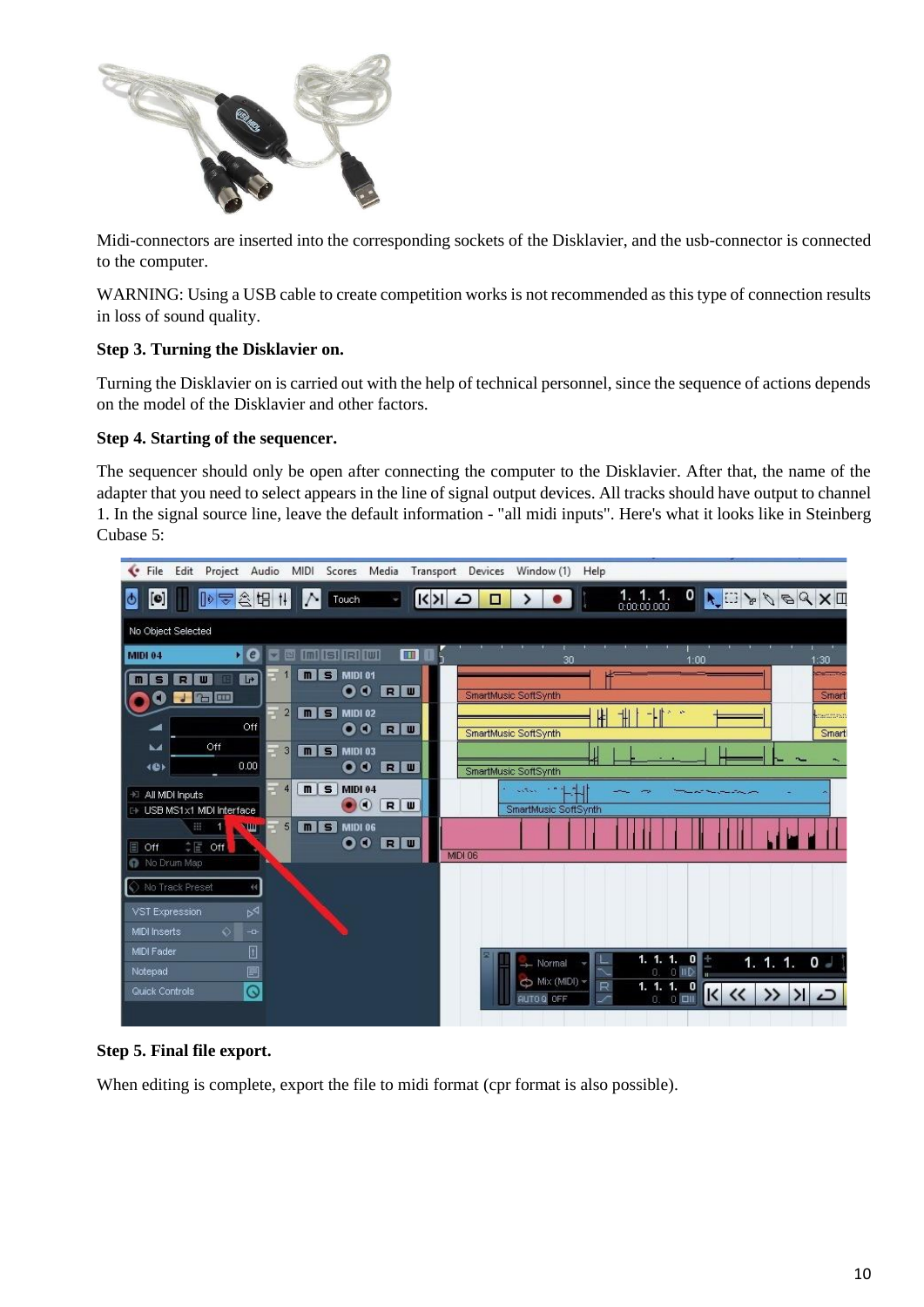#### **Methodical recommendations for composers, participating in the competition by category "Program Composition: Sound and Image"**

The purpose of participation in this nomination is to develop the creative thinking of a musician, to enhance the perception of music with the emotion of visual impression.

The participant complements his piece of music with a video sequence. The source of the video can be materials shot on a mobile device, photographs and animation, edited by the author in accordance with the music. It is permissible to use documentary video materials, photo and video chronicles.

It is the composer's responsibility to respect the copyright of the materials used to create the video sequence.

Topics in category:

- Nature: admiration and fear.
- A space odyssey.
- Historical picture.
- Spiritual experience in the language of music: an episode of sacred history (Bible, Koran, Bhagavad Gita, etc.)

Synchronization and video quality.

The video file (even if it is a set of slides) should be played simultaneously with the music. If at the beginning of the video, by design, the image is not needed, the participant inserts a black background for the duration that is necessary before the image appears. The participant independently monitors the video file in accordance with the tempo, rhythm, form and images of his musical work. For ease of editing and orientation in working with video, we recommend the participant to make an audio recording of the composition and insert it into the video project during editing.

Video file format - any supported by modern devices (preferably mp4, also mov, mpeg, avi and others). Resolution - preferably at least 720p (1280x720).

The primary factor in the jury's assessment is music - its originality, consistency, and mastery of the composer's work. However, if, in combination, these two lines of the author's statement - music and video - reinforce and reinforce each other - this will certainly be noted and encouraged as the achievement of the goal of the assignment in this nomination.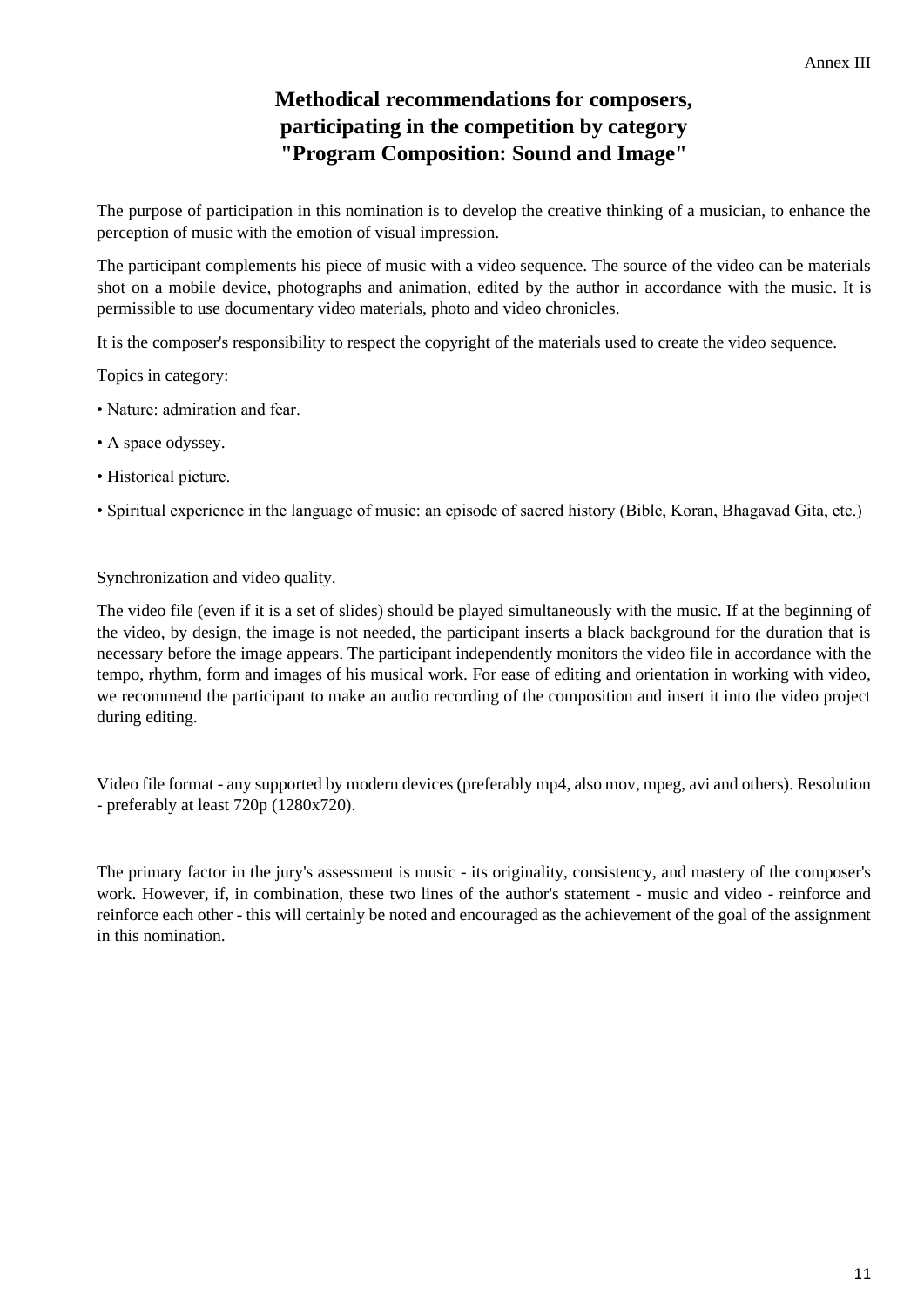#### **III. Regulations of The 2nd International D-competition in the nomination "Performing Mastery (Piano)"**

#### **1. INTRODUCTION**

1. Musicians from any country of the following age groups are admitted to the competition:

• Group I: musicians up to 12 years old (inclusive),

• Group II: musicians from 13 to 17 years old (inclusive),

• III group: musicians from 18 to 35 years old (inclusive).

2. The age of the participants in the nomination "Performing skills (piano)" is determined on March 5, 2022.

#### **2. APPLICATION PROCESS**

1. Participants of the competition must, by March 5, 2022, send to disklavier@atcs.pro:

• Application (in .doc format),

• Video recording of the performance of the program of the first round in the form of a file, download links or links to YouTube. The video recording must be continuous, without editing, the face and hands of the performer must be clearly visible.

• High quality color photo (at least  $1000 \times 1000$  pixels in JPEG format).

• Signed Agreement (in electronic form) with the Competition Rules.

Registration fee:

• For citizens of Russia and CIS countries: Group I - 1000 rubles Group II - 2000 rubles III group - 3000 rubles

For participants from other countries: Group I - 50 EUR II group - 70 EUR III group - 100 EUR

The specified amount of the registration fee must be transferred to the current account of the Competition Directorate marked "Competition". Bank Details:

"Directorate of the International Tchaikovsky Competition for Young Musicians" LLC (ООО «ДМКЧ») Address: Arbat Street 35, office 246, Moscow, 119002 USD transit account: 40702840438001002905 SWIFT: SABRRUMM Beneficiary Bank: SBERBANK ROSSII – Moscow Corr. Acc. 30101810400000000225 Taxpayer Identification Number (INN): 7703226566 Tax Registration Reason Code (KPP): 770301001 Bank address: Russian Federation, Moscow, Vavilov str. 13

#### **3. REPERTOIRE**

1. Participants in the group I play:

• 1st round: 1st movement of classical sonata or sonatinas (at the choice of J. Haydn, W. A. Mozart, L. V. Beethoven, F. Kulau, M. Clementi, D. Bortnyansky, etc.) or 2 pieces of different character (from of them 1 piece by a Russian composer of the XIX or XX century and 1 piece by a foreign composer of the XIX or XX century) Duration - up to 8 minutes,

• Round 2: a piece by a 19th century composer (at the choice of F. Schubert, F. Mendelssohn, F. Chopin, R. Schumann, F. List, J. Brahms, P. Tchaikovsky, M. Glinka, A. Borodin, C. Cui and etc.),

Duration - up to 8 minutes.

3. Participants in the II group play: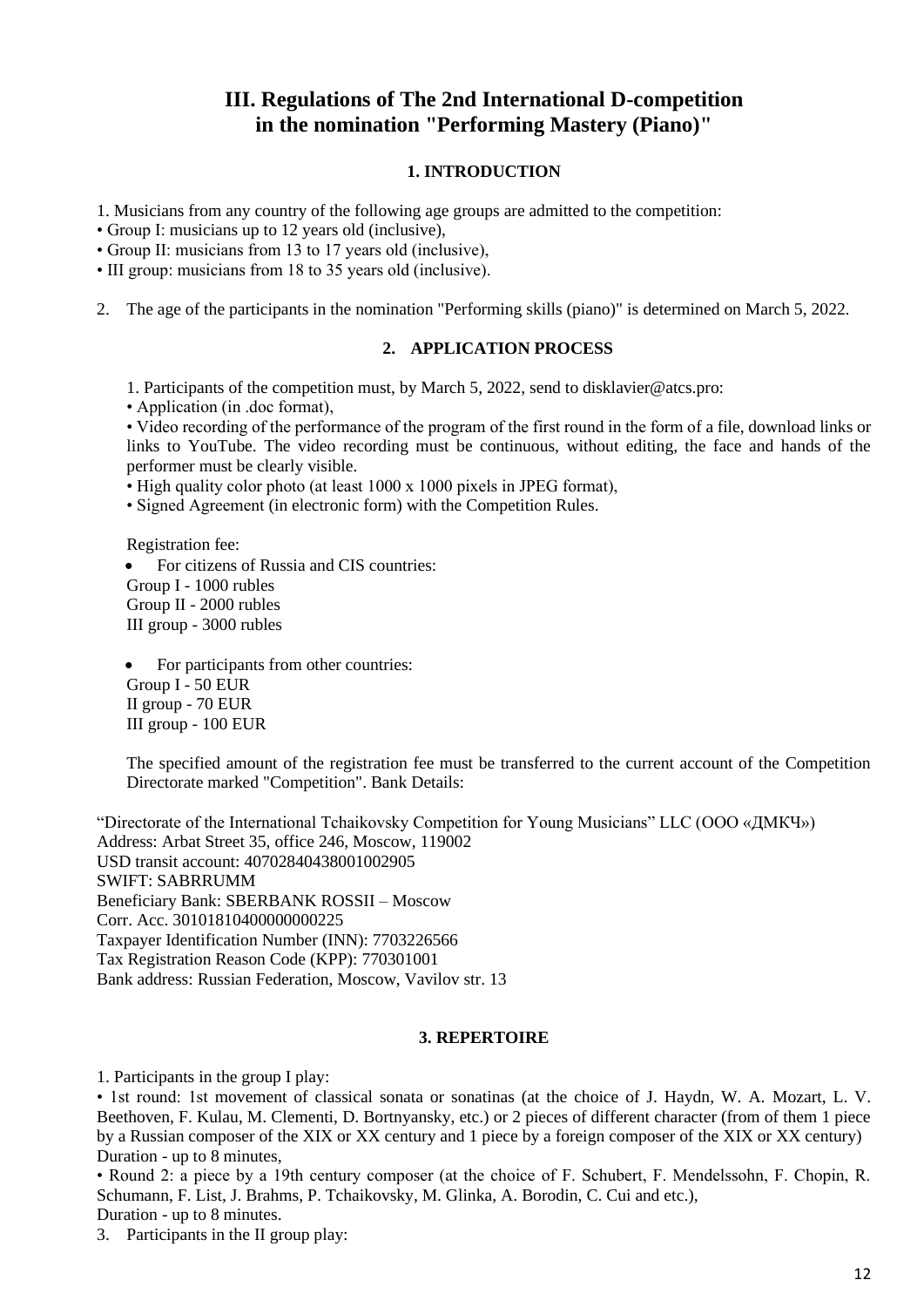• Round 1: 1st movement of a classical sonata (at the choice of J. Haydn, W.A. Mozart, L.V. Beethoven, F. Schubert, etc.) and a piece of any era, the total duration of both pieces is up to 12 minutes,

• Round 2: a virtuoso study or a virtuoso piece of any era, as well as a work by a 19th century composer

The total duration of both pieces is up to 12 minutes.

3. Participants in the group III play:

• 1st round: 1st or 2nd + 3rd movements of a classical sonata (at the choice of J. Haydn, W.A. Mozart, L.V. Beethoven, F. Schubert, etc.) and any work of the Baroque era (a whole piece or part of a suite or partitas) The total duration of both compositions is up to 15 minutes,

• 2nd round: 1 or 2 works by a composer of the 19th, 20th or 21st century (possibly a composer of the country represented by the participant)

The total duration is up to 15 minutes.

#### **4. REGULATIONS**

1. The first round (qualifying) is conducted by video recording of the program in accordance with the requirements for the repertoire.

2. No more than 12 people from each age group are admitted to the second round of the competition.

3. The second round of the competition is held in the form of live broadcasts in the "Disklavier - Disklavier" format with synchronous video broadcast (online).

4. Participants of the competition must choose a center (see Appendix) where there is Disklavier and, in accordance with the schedule proposed and agreed with the Competition Directorate, play their program on Disklavier.

5. In the absence of Disklavier or technical problems of connection, the format of online broadcasts can be replaced by listening to recordings on Disklavier in the form of midi-files with the obligatory presentation of a video recording of the performed repertoire.

6. Based on the results of direct auditions, the jury of the competition determines the laureates and diploma winners of the competition who must play the program chosen by the jury at the final gala concert, which will be held on March 27, 2022 in the concert hall of the Russian Gnesins Academy of Music.

7. If it is impossible to take part in the Gala Concert (nonresident and foreign participants), the performance will be performed on Disklavier with a video demonstration.

8. In case of technical problems with recording a performance in Disklavier's memory during the second round, it

is possible to make additional recording of individual program numbers in order to use them at the Gala Concert. 9. Awarding of laureates and diploma winners will take place after the Gala Concert.

#### **5. JURY**

1. Evaluation of the performances of the participants in the 1st round of the competition is carried out by the joint jury of the D-Competition, which includes leading performers, professors and cultural figures from Russia, Korea, Kazakhstan and Japan.

2. The performances of the musicians in the second round will be judged by a jury made up of professors from the Russian Gnesins Academy of Music, the Moscow State Conservatory and other leading universities in Moscow. However, if the network connection of the Disklaviers in different centers is possible, experts from other cities and countries will take part in the work of the jury.

3. The work of the jury is carried out according to the regulations developed by the Directorate of the competition.

4. The decisions of the jury of the competition are final and not subject to appeal.

#### **6. AWARDS**

1. All participants of the competition will receive a certificate "Participant of the competition".

2. Participants of the II round will receive, in accordance with the decision of the jury of the competition, diplomas "Laureate of the competition" or "Diploma of the competition".

3. Winners of the 1st, 2nd and 3rd prizes will receive a monetary reward.

For performers from Russia and the CIS countries:

• I group. Prize fund - 15,000 rubles

• II group. Prize fund - 30,000 rubles

• III group. Prize fund - 50,000 rubles

For performers from other countries, the prize fund is formed by the partners of the competition.

- 4. Yamaha Music Russia, the jury and other partners of the competition may establish their own special prizes.
- 5. All laureates and diploma winners of the competition, as well as musicians who received special invitations from the jury of the competition, will take part in the final Gala concert.
- 6. All costs associated with the arrival, accommodation, etc., participants from other cities and participants from other countries will be covered.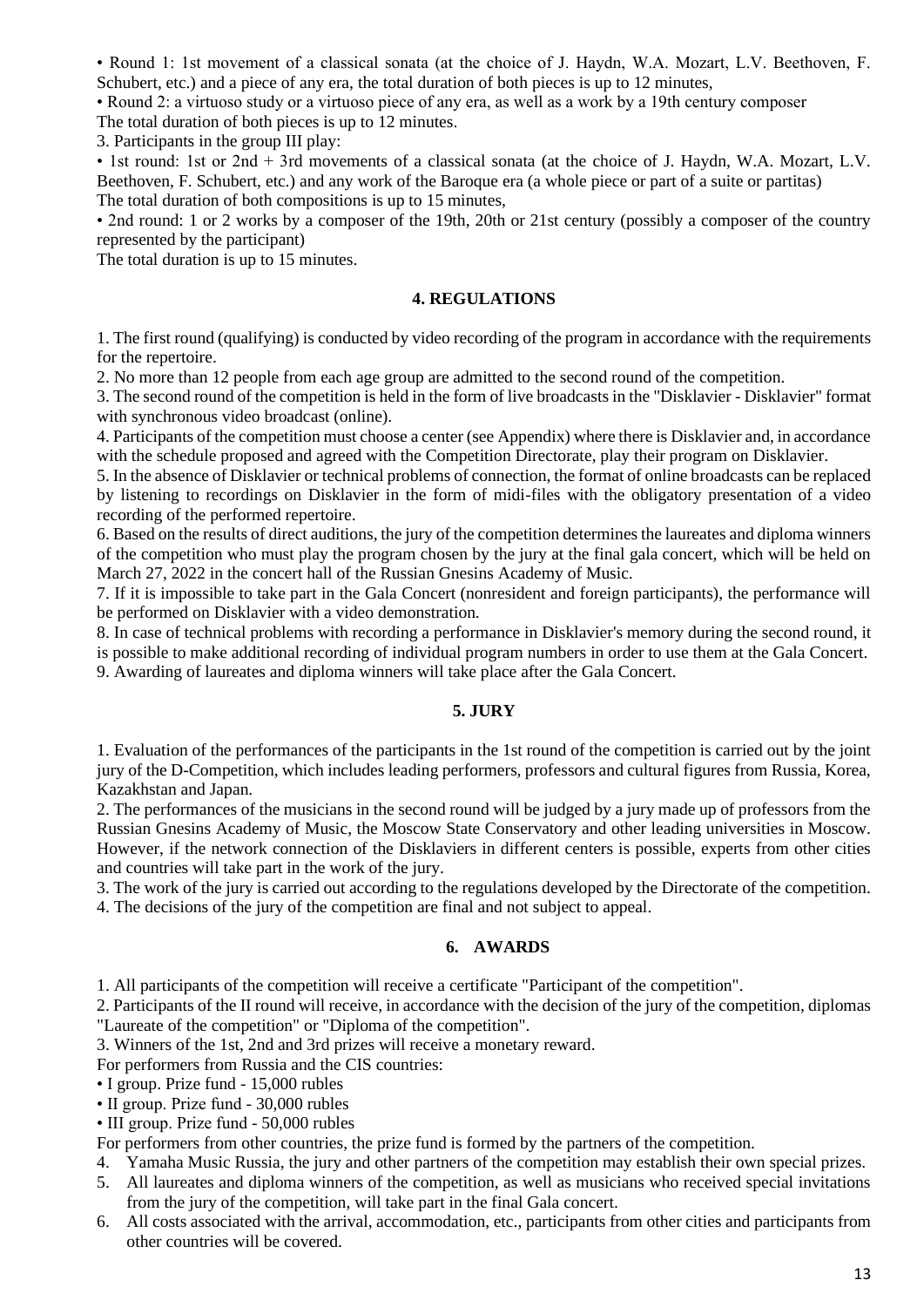- 7. The performance of the participants at the Gala Concert will be recorded by the forces of the Russian Gnesins Academy of Music.
- 8. Finalists will be invited to participate in the International Youth Festival as well as a concert to the Yamaha Artistic Center.
- 9. Participants of the competition by the decision of the Directorate will be invited without preliminary listening to participate in the International Tchaikovsky Competition for Young Musicians and in the Global Online Tchaikovsky Competition in accordance with the age group according to the competition regulations.

#### **7. GENERAL PROVISIONS**

1. Each participant must play the entire declared repertoire without notes.

2. Pieces played by the contestants and recorded in Disklavier's memory may be included

to the library of records of the Association of Tchaikovsky Competition Stars and the Yamaha Corporation.

3. The participant independently makes a decision on the performance of repetitions in the composition, provided that the total duration of the composition does not exceed the allowed listening time.

4. Changes in the announced repertoire are allowed until the deadline for submission of applications.

5. Participation in the competition means consent to the processing of the participant's personal data by the Competition Directorate.

6. The Directorate of the Competition has the right to all types of broadcasts and public performances of compositions played by the participants of the Competition and recorded in the memory of Disklavier, computer or any other medium.

7. The Competition Directorate has exclusive rights to broadcast, store, publish and distribute photo, audio and video materials, as well as recordings made during the competitive auditions and the Gala Concert of the Competition.

8. The Directorate of the competition has the right to use the full name, facts of creative biography, photographs and videos of the 1st (qualifying) round provided by the participant in any printed, audio and video materials about the competition.

9. Specified in p. 6., 7., 8. rights are transferred to the Competition Directorate by the participants and members of the competition jury free of charge and indefinitely, for use for any purpose, including advertising, apply to all countries

and may be transferred to third parties.

10. Compliance with copyright in accordance with international copyright law and the legislation of the Russian Federation

in the event that a participant performs a work of a composer whose death has not passed 70 years, it is the participant's responsibility.

11. Participation in the competition means the musician's full agreement with the Competition Rules (if he is a minor, the consent of his parents or legal representatives).

12. Changes to the Competition Rules can be made only by the decision of the Competition Directorate.

13. In case of cancellation of the competition due to circumstances not related to force majeure (force majeure), the entry fee is refunded to all participants.

In the event of force majeure circumstances, all rounds of the competition can be conducted online. In case of cancellation of the competition due to force majeure, the entry fee will not be refunded.

#### **7. CONTACT INFORMATION**

Competition Directorate:

**The Association of Tchaikovsky Competition Stars**

Address: Russia, Moscow, Arbat Street, 35, office 246 E-mail: [disklavier@atcs.pro](mailto:disklavier@atcs.pro)